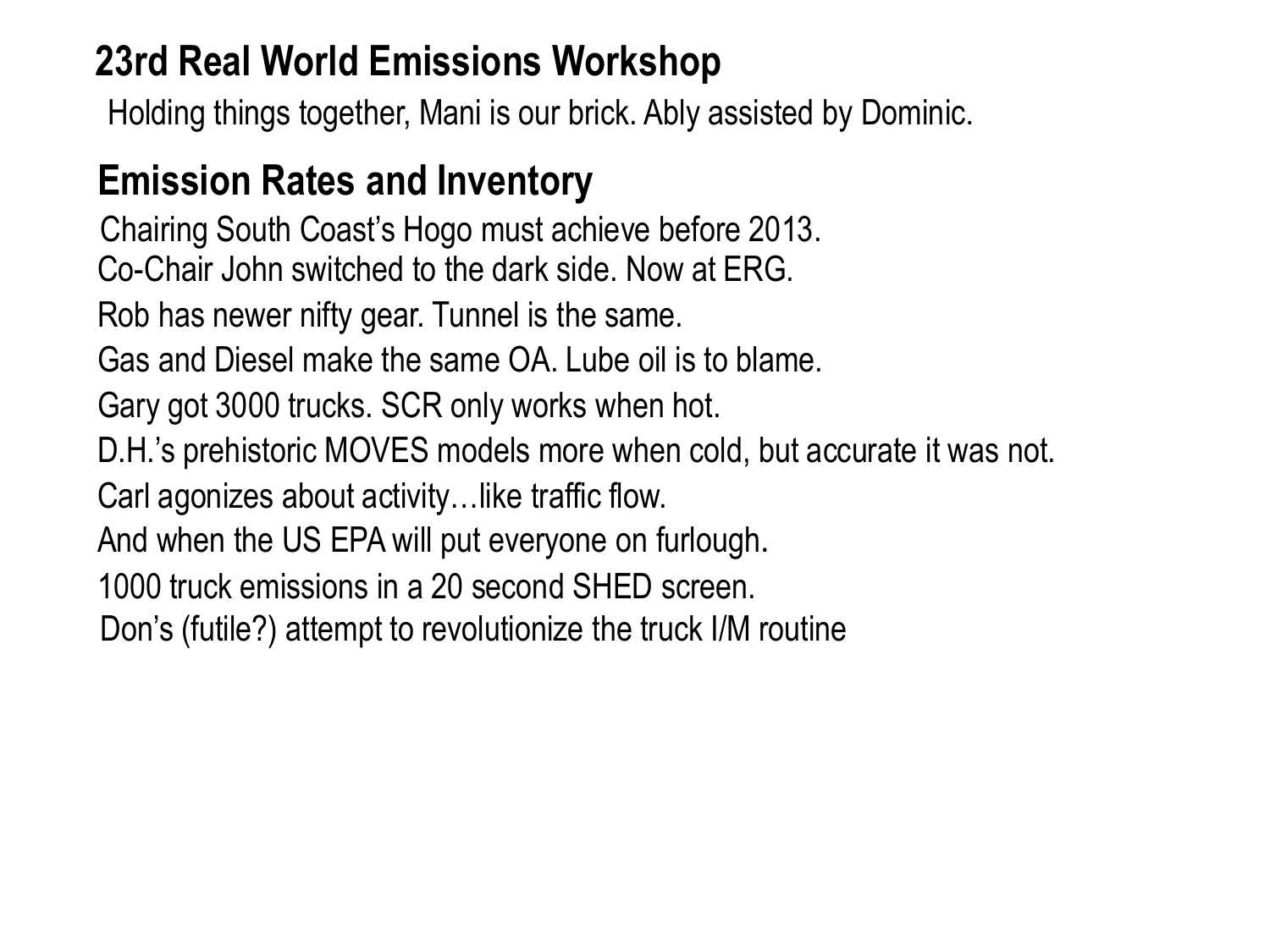### **Emissions Control Measures and Emerging Technologies**

Imad's 16 hour cycle really rocks with DOC DPF SCR and AMOX. John's determining durability. Looks good even if not in NTE. Uven's in Paddington. Platform 13 can't be found, but smokers still abound. What does Mario's multidimensional response surface mean? I thought that a "response surface" was a trampoline. Use Yoder's Star Wars Laser spark to vaporize that other car to clear a place to park. Gala's RSD feeds data to the cloud, so no one's in the dark.

#### **I/M and In-Field Measurement Method Development**

Said Sherrie Sala-Moore, "Some believe passing ASM is repair evidence for sure." Carl's DTCs are coded by VIN. The "Finding 4 gm/hr evaps" game is hard to win. Dr. McCoy can check that the retrofits really do it right. Chris can time it right with accuracy out of sight. Athanasios can get it all from a PEMS. I am a bit less sure. Kent can measure everything and on TV he looks so mature!!!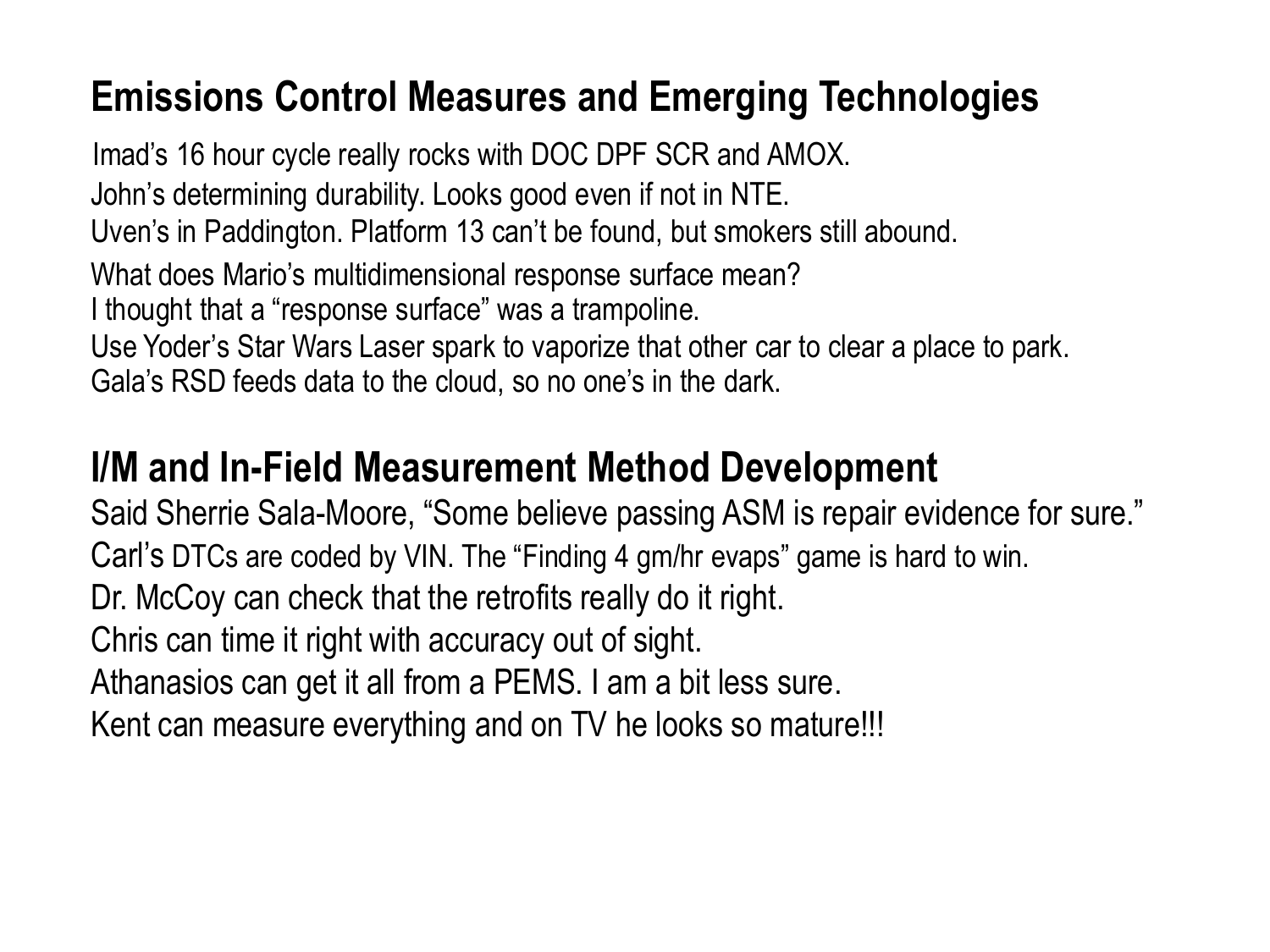California Spirit in the sunset A great cruise although not free So many experts onboard we met Except the ones watching TV

#### **Emission Trends and Modeling**

David for Megan introduced Andrew. To EPA they all belong. MOVES had better be useful because for sure it is wrong. The fired Bob Sawyer modeled 2025 for the National Academy And CARB kept Sam because EMFAC 13 is not blasphemy. David Chou is at CARB too. Snowmobiles are just too few. With simpler MOVES Chris Frey is back. For multiple talks he has a knack.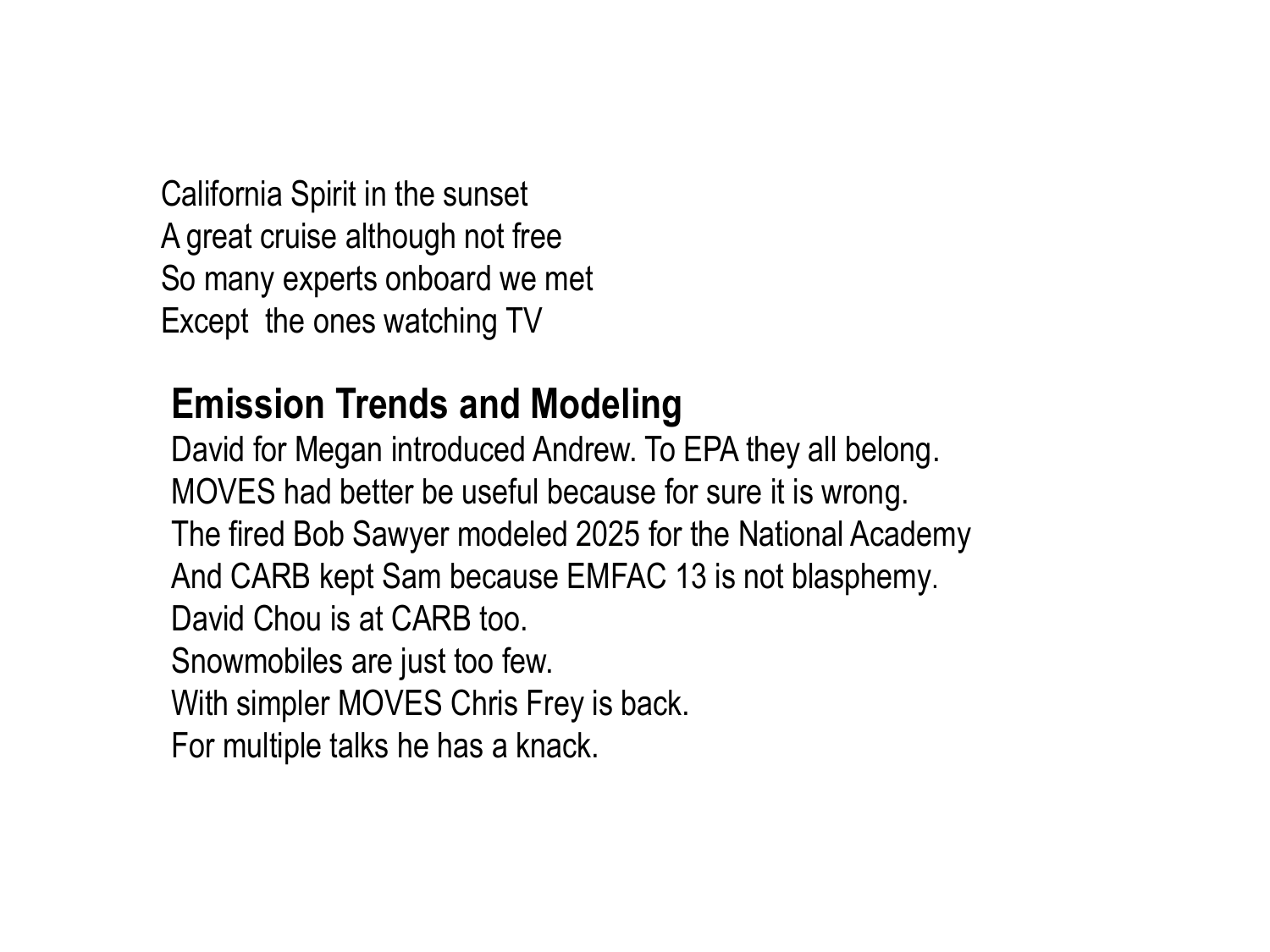### **Laboratory Measurement Method Development**

Kent can measure so little that not measuring should not be missed. Emission Standards that cannot be measured is not a new twist. I know an agency that mandates sales of a cellulosic fuel that does not exist. With Jim's presentation now I know why gross emitters never get on a dyno. Jonathan from AVL listens to the soot buildup even at 1 mg load. Imad separates us from lunch. Is "Certfiication" really "On-Road"? Leonidas is a lion for Pegasor, coming from afar. While Frazee from AVL reminded us how useful is FTIR. Kittelson from Minnesota measures metal ash. Nanoparticle rocks. Nigel's stopped fiddling with his Peterbilt because he's lost his repeatable NOx.

### **Particulate Matter Characterization**

Marc's DPFs really work unless in a regen. long. Our National Lab's preparing pretend particles presented Heeje Seong. Pragalath's real-world particles are emitted hot, crossing many states. High speed Albert finds POA too and much evaporates. Jorn, "Is diesel PM diesel PM?" an existential query. Mario's shed is bigger than mine. Blown away in practice and in theory.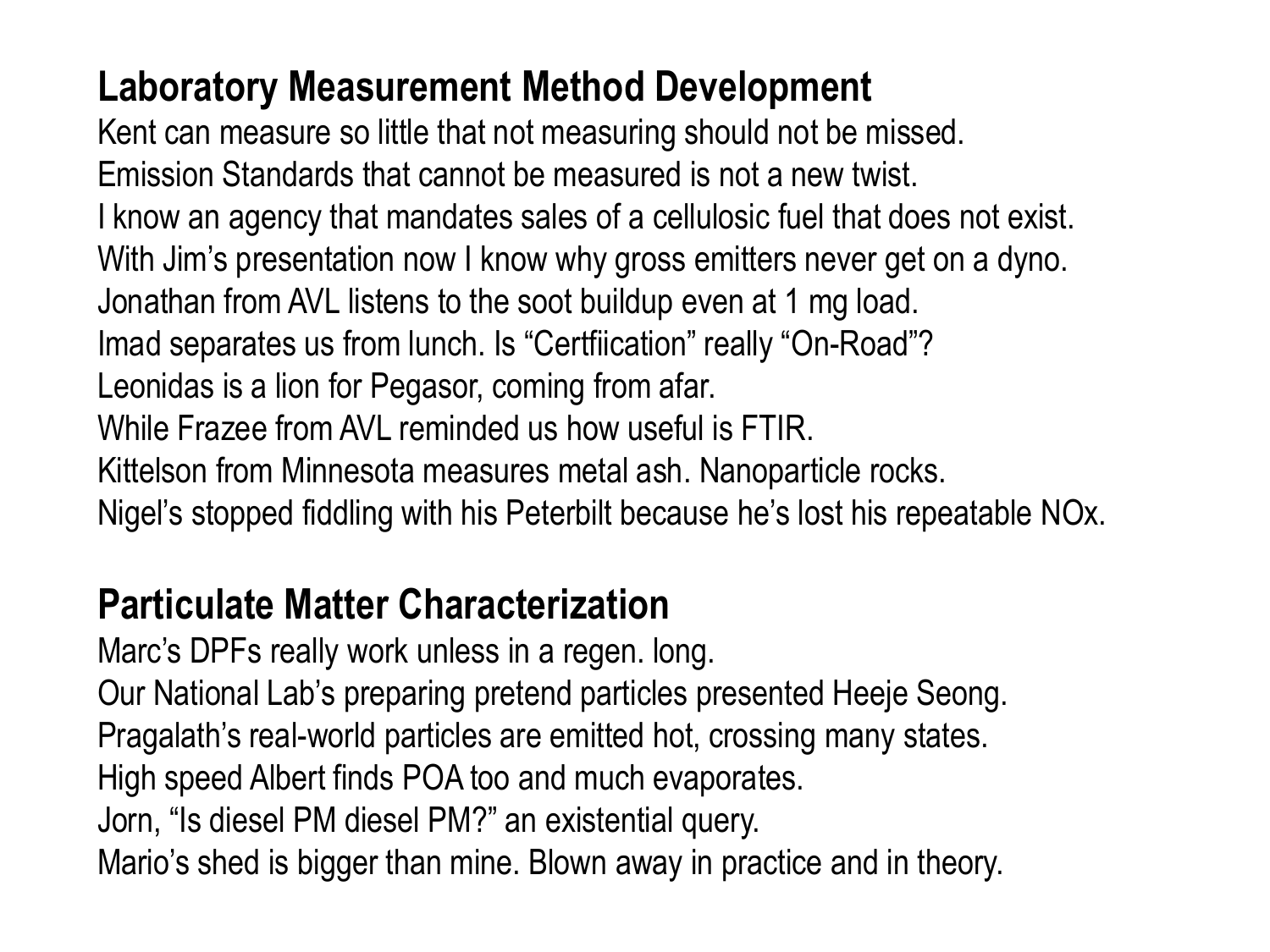## **Off-Road**

For CRC Tim does overdress but his loader data can really regress. CE-CERT Sam's doing PEMS off road.

He needs HEAVIER PEMS to increase load!

Matt spends his summers on railroad bridges without side guards.

While Louis predicts ship traffic; engine displacement in cubic yards!

Gysel for Khan can't get regenerative braking on a hybrid tug.

Frey's only got one loco and on soy biodiesel it tends to lug.

Only the U.S. Navy can afford algae fuel for Khan to have some fun.

The Spy Vessel is interesting, but how significant is an N of 1?

Does offroad really matter? Or has it had its day in the sun?